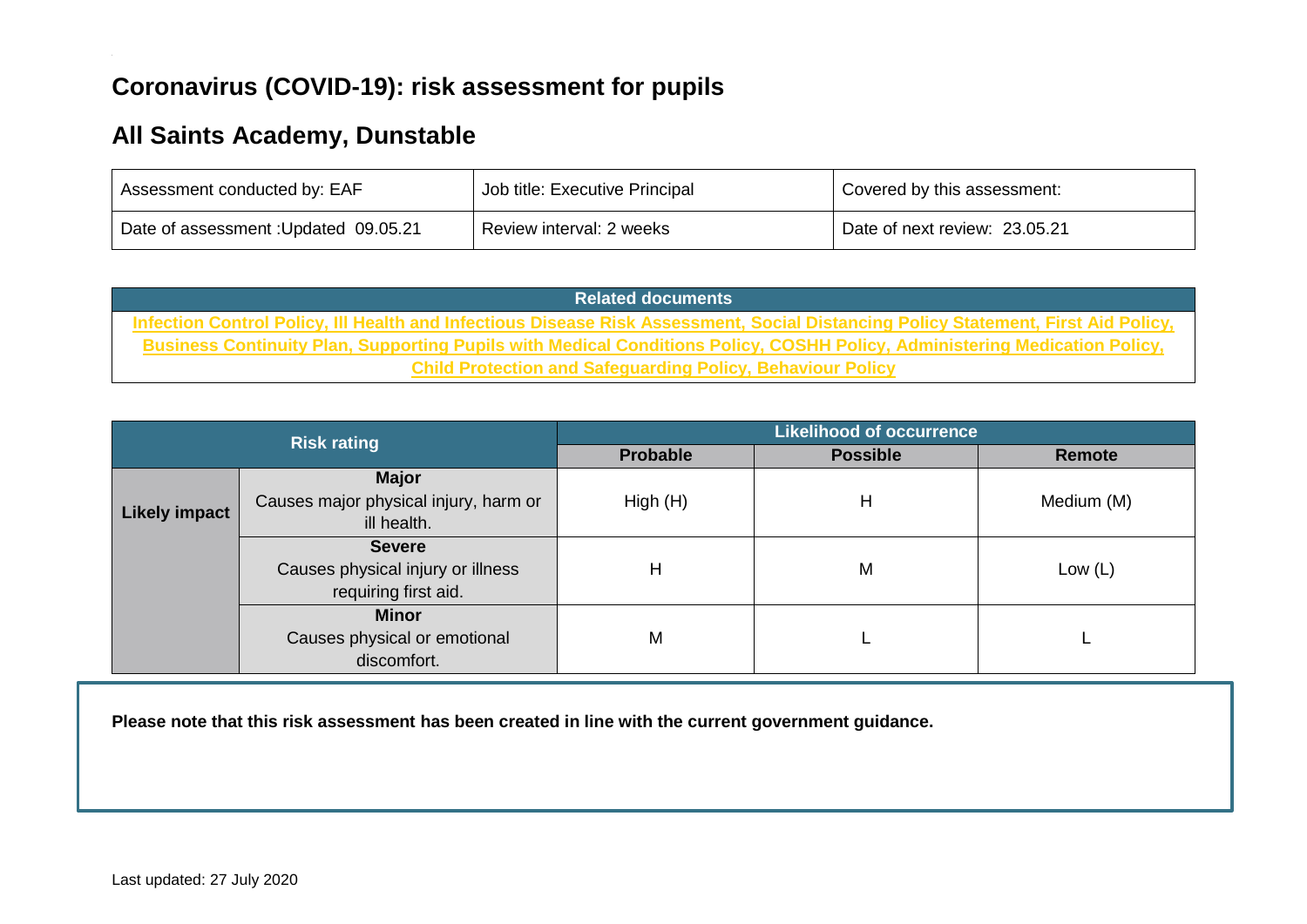| <b>Area for</b><br>concern                 | <b>Risk</b><br>rating<br>prior<br>to<br>action<br>H/M/L | <b>Recommended controls</b>                                                                                                                                                                                                                                                                                                                                                                                                                                                                                                                                                                                                                                                                                                                                                                                                                                                                                                                                                                                                                                                                                                                                                                                                                                                                                                                                        | $\ln$<br>place?<br>Yes/No | By whom?                                                                                                                                                                                                                                                | <b>Deadli</b><br><sub>ne</sub> | <b>Risk</b><br>rating<br>followi<br>ng<br>action<br>H/M/L |
|--------------------------------------------|---------------------------------------------------------|--------------------------------------------------------------------------------------------------------------------------------------------------------------------------------------------------------------------------------------------------------------------------------------------------------------------------------------------------------------------------------------------------------------------------------------------------------------------------------------------------------------------------------------------------------------------------------------------------------------------------------------------------------------------------------------------------------------------------------------------------------------------------------------------------------------------------------------------------------------------------------------------------------------------------------------------------------------------------------------------------------------------------------------------------------------------------------------------------------------------------------------------------------------------------------------------------------------------------------------------------------------------------------------------------------------------------------------------------------------------|---------------------------|---------------------------------------------------------------------------------------------------------------------------------------------------------------------------------------------------------------------------------------------------------|--------------------------------|-----------------------------------------------------------|
| Awareness of<br>policies and<br>procedures | H                                                       | All staff, pupils and volunteers are aware of all relevant policies and<br>procedures including, but not limited to, the following:<br><b>Social Distancing Policy Statement</b><br><b>Health and Safety Policy</b><br><b>Infection Control Policy</b><br><b>First Aid Policy</b><br><b>Behaviour Policy</b><br><b>Coronavirus (COVID-19) Full Opening Plan</b><br>The Academy has conducted a Coronavirus (COVID-19): Risk<br>Assessment for Full Opening in September 2020, which<br>considers all areas of risk relating to coronavirus.<br>All staff have regard to all relevant guidance and legislation including,<br>but not limited to, the following:<br>The Reporting of Injuries, Diseases and Dangerous<br>Occurrences Regulations (RIDDOR) 2013<br>The Health Protection (Notification) Regulations 2010<br>Public Health England (PHE) (2017) 'Health protection in<br>schools and other childcare facilities'<br>[New] DfE (2020) 'Guidance for schools: coronavirus<br>$(COVID-19)'$<br>Staff receive any necessary training to help keep pupils safe and<br>support them, e.g. infection control and pupil wellbeing.<br>The Academy keeps up to date with advice issued by, but not limited<br>to, the following:<br><b>DfE</b><br><b>NHS</b><br>PHE<br>Department of Health and Social Care<br>The Academy's local health protection team (HPT) | Y<br>Y<br>Y               | Social Distancing (XX)<br>HAS (XX)<br>Infection control (XX)<br>First aid (XX)<br>Behaviour policy (XX)<br>Full opening Plan (XX)<br>XX<br>Collated and distributed to<br>all staff (XX 6.9.20)<br>Staff Inset 3.9.20 (XX<br>XX<br>Letters gone home XX | 6.9.20                         | H                                                         |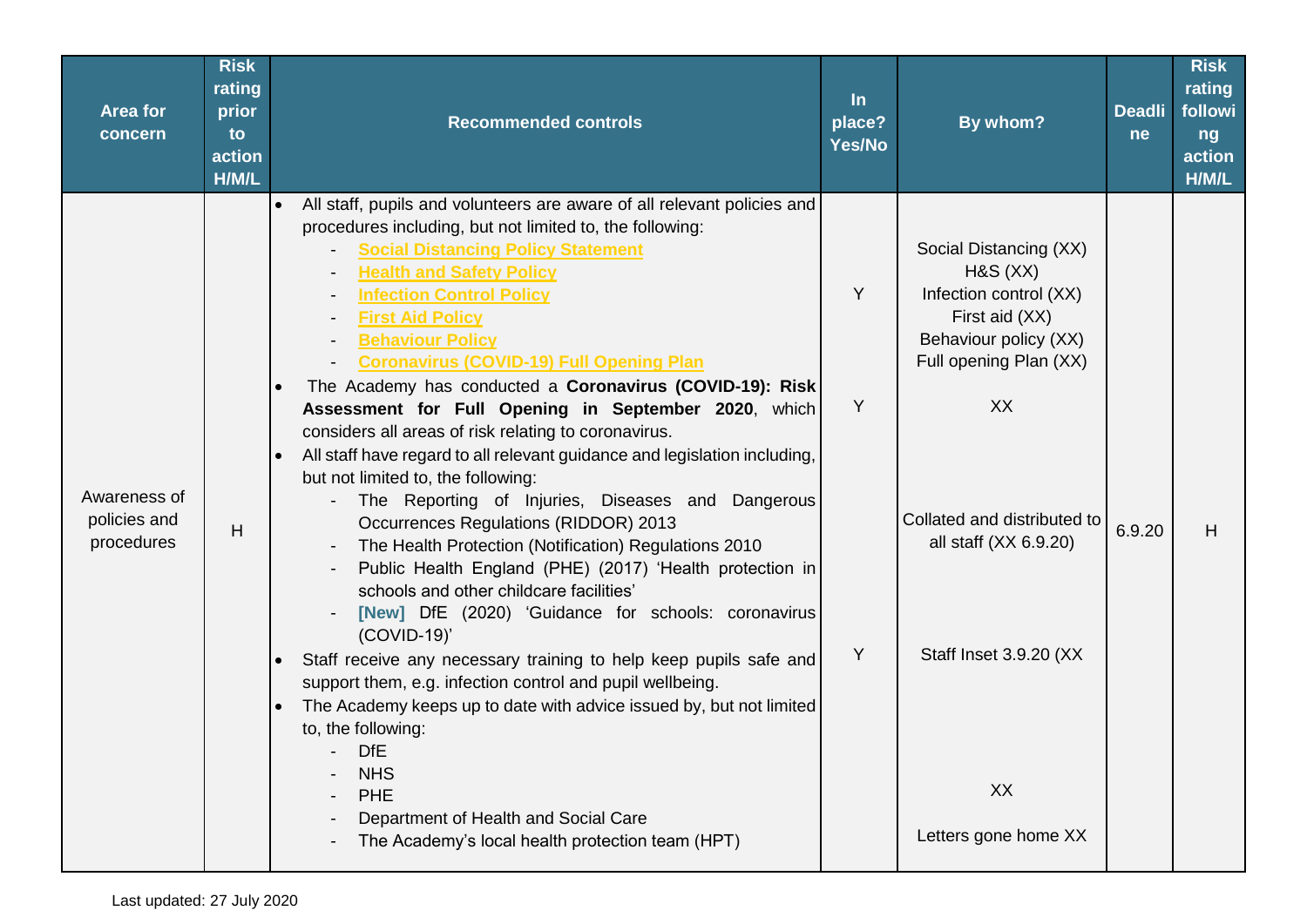| <b>Area for</b><br>concern | <b>Risk</b><br>rating<br>prior<br>to<br>action<br>H/M/L | <b>Recommended controls</b>                                                                                                                                                                                                                                                                                                                                                                                                                                                                                                                                                                                                                                                                                                                                                                                                                                                                                                                                                                                                           | $\ln$<br>place?<br>Yes/No | By whom?                                                                                                                                                                                          | <b>Deadli</b><br>ne | <b>Risk</b><br>rating<br>followi<br>ng<br>action<br>H/M/L |
|----------------------------|---------------------------------------------------------|---------------------------------------------------------------------------------------------------------------------------------------------------------------------------------------------------------------------------------------------------------------------------------------------------------------------------------------------------------------------------------------------------------------------------------------------------------------------------------------------------------------------------------------------------------------------------------------------------------------------------------------------------------------------------------------------------------------------------------------------------------------------------------------------------------------------------------------------------------------------------------------------------------------------------------------------------------------------------------------------------------------------------------------|---------------------------|---------------------------------------------------------------------------------------------------------------------------------------------------------------------------------------------------|---------------------|-----------------------------------------------------------|
|                            |                                                         | Parents receive direct information, using a variety of media, which<br>explains the measures that are in place to ensure the safety of the<br>school community.<br>Pupils are made aware of the measures that are in place (e.g.<br>infection control and behaviour expectations) via various methods,<br>including staff and visual aids around the Academy.<br>Students breaking bubbles to be sanctioned with FTE in accordance<br>with behaviour policy                                                                                                                                                                                                                                                                                                                                                                                                                                                                                                                                                                           | Y<br>Y                    | <b>Student assemblies</b><br>7.9.20<br>(XX)<br>XX (KS3)<br>XX                                                                                                                                     |                     |                                                           |
| Cleaning                   | H                                                       | The Site Manager creates a cleaning schedule that ensures cleaning<br>is generally enhanced and includes:<br>More frequent cleaning of rooms and shared areas (including<br>classrooms, playgrounds and eating areas) that are used by<br>different groups.<br>Frequently touched surfaces being cleaned more often than<br>normal.<br>Provision for ensuring toilets are cleaned regularly.<br>Dining areas are cleaned between use by different bubbles.<br>Classroom resources, e.g. books and games, are permitted to be<br>shared within a bubble. These resources are cleaned regularly.<br>Resources that are shared between bubbles, e.g. sports equipment,<br>are regularly cleaned and thoroughly cleaned before they are shared<br>between bubbles. Some resources are rotated to allow them to be<br>left unused and out of reach for a period of 48 hours (or 72 hours for<br>plastics) between use by different bubbles.<br>Deep cleaning to occur after notified positive case. Steam cleaning<br>of soft furnishings. |                           | XX<br>Employment of 2 extra<br>cleaners, timetable of<br>cleaning started to ensure<br>changing rooms cleaned<br>in between PE lessons<br>Year group (bubble) sets<br>of equipment ordered.<br>XX |                     | M                                                         |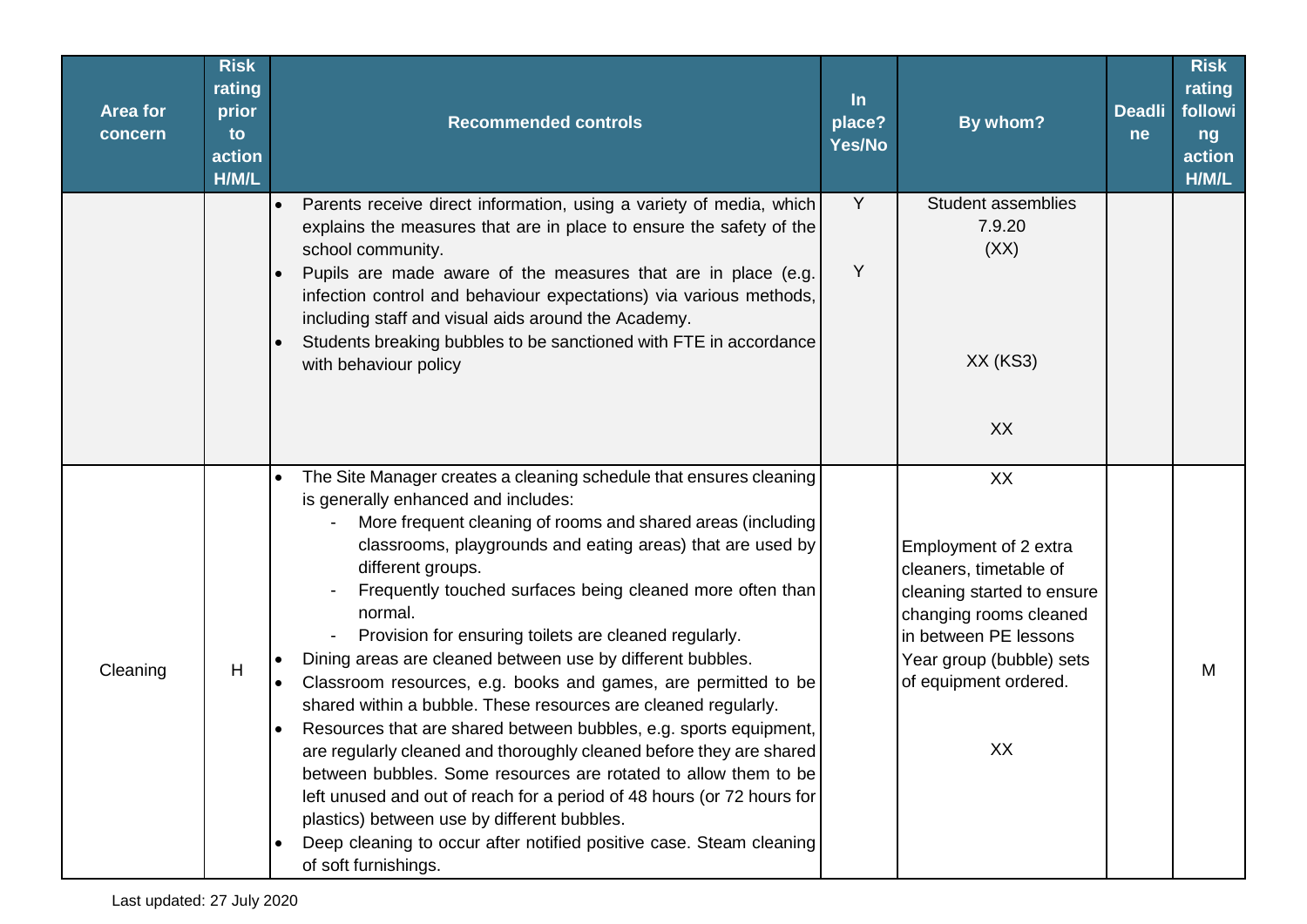| <b>Area for</b><br>concern                                                                                          | <b>Risk</b><br>rating<br>prior<br>to<br>action<br>H/M/L | <b>Recommended controls</b>                                                                                                                                                                                                                                                                                                                                                                                                                                                                                                                                                                                                                                                                                                                                                                                                                                                                                                                                                                                                                                                                                                                                                                                                                                | In<br>place?<br>Yes/No | By whom?                                                                                                                                                                                                                                                              | <b>Deadli</b><br><sub>ne</sub> | <b>Risk</b><br>rating<br>followi<br>ng<br>action<br>H/M/L |
|---------------------------------------------------------------------------------------------------------------------|---------------------------------------------------------|------------------------------------------------------------------------------------------------------------------------------------------------------------------------------------------------------------------------------------------------------------------------------------------------------------------------------------------------------------------------------------------------------------------------------------------------------------------------------------------------------------------------------------------------------------------------------------------------------------------------------------------------------------------------------------------------------------------------------------------------------------------------------------------------------------------------------------------------------------------------------------------------------------------------------------------------------------------------------------------------------------------------------------------------------------------------------------------------------------------------------------------------------------------------------------------------------------------------------------------------------------|------------------------|-----------------------------------------------------------------------------------------------------------------------------------------------------------------------------------------------------------------------------------------------------------------------|--------------------------------|-----------------------------------------------------------|
|                                                                                                                     |                                                         | There are cleaners on site whilst students are in school. They are<br>responsible for contact cleaning of the areas that students are<br>located in the school.                                                                                                                                                                                                                                                                                                                                                                                                                                                                                                                                                                                                                                                                                                                                                                                                                                                                                                                                                                                                                                                                                            |                        |                                                                                                                                                                                                                                                                       |                                |                                                           |
| Minimising<br>contact with<br>individuals who<br>are unwell and<br>minimising<br>contact with<br>external visitors. | IН.                                                     | Anyone who displays symptoms of coronavirus, or who has<br>tested positive in the last 10 days, does not enter the school<br>grounds. Anyone who has been in contact with someone who<br>has tested positive should self- isolate for 10 days.<br>Visitors attending the site should be encouraged to do so after<br>students have left. If this is not possible external visitors must:<br>Use hand sanitizer frequently<br>Not break student bubbles at all<br>Wear gloves if touching fixtures and fittings<br>Use mobile phone only to register with QR NHS code so track and<br>trace can be utilized.<br>Not enter site if have tested positive in last 10 days or from when<br>symptoms began.<br>External visitors should meet in rooms where social distancing can<br>be maintained and all can comfortably sit 2 metres apart.<br>Parents are informed via email/phone not to bring their children to<br>school or onto the school premises if they show signs of being unwell<br>and/or believe they have been exposed to coronavirus.<br>Instances of pupils displaying coronavirus are managed in line with<br>local and national guidance and the Infection Control Policy, and any<br>unwell individuals are sent home as soon as possible. |                        | XX<br>XX (KS3)<br>XX (KS4)<br>XX<br>Parent email sent as<br>reminder after day 1.<br>Update in staff briefing<br>about symptoms on day 2<br>and processes if<br>confirmed cases.<br>Online training 31.8.20<br>XX<br>XX<br>Pupils sent to bungalow<br>for collection. |                                | H                                                         |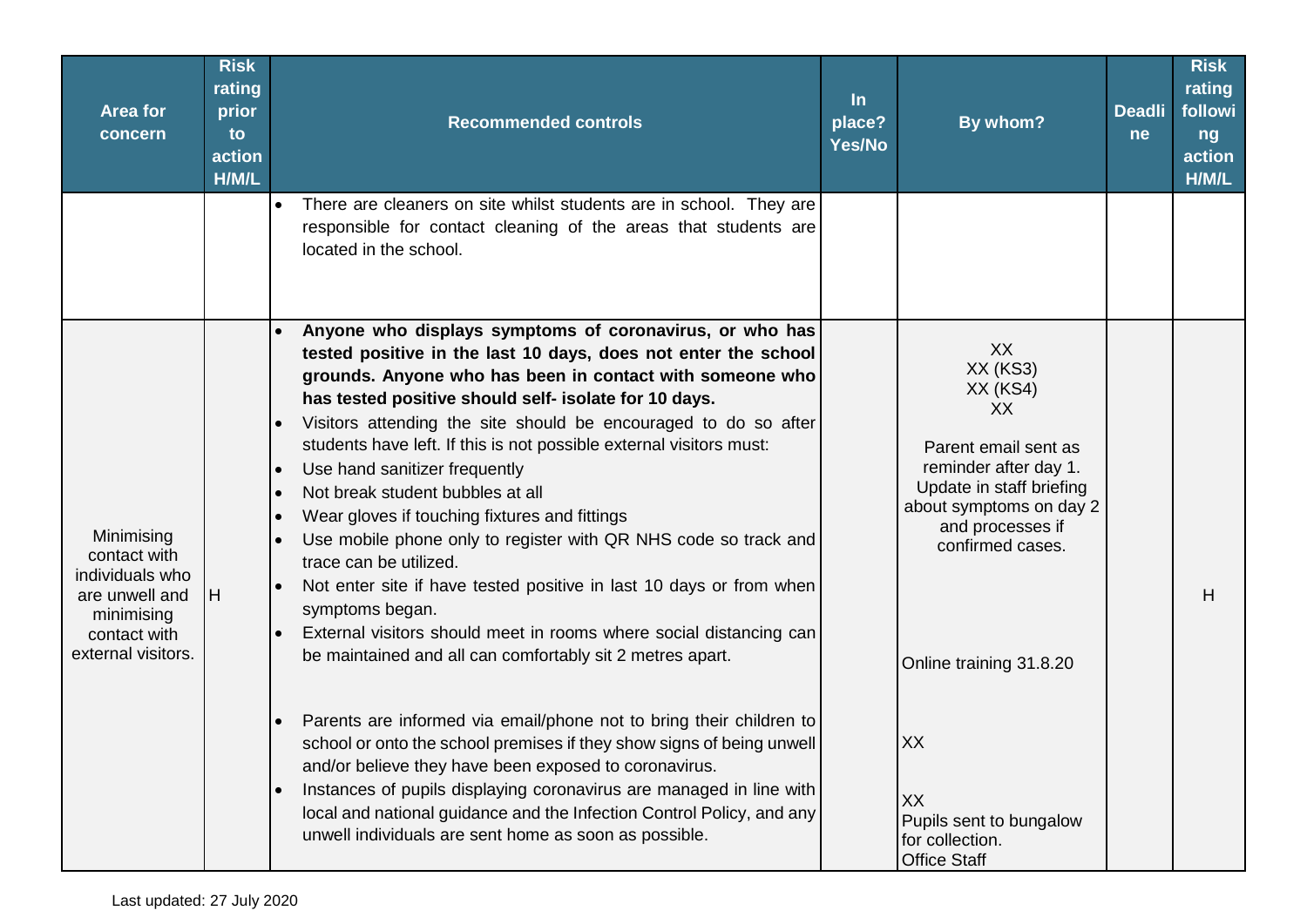| Area for<br>concern | <b>Risk</b><br>rating<br>prior<br>to<br>action<br>H/M/L | <b>Recommended controls</b>                                                                                                                                                                                                                                                                                                                                                                                                                                                                                                                                                                                                                                                                                                                                                                                                                                                                                                                                                                                                                                                                                                                                                                                                                                                                                                                                                                                                                                                                                                                                                                                                                                                                                                         | $\ln$<br>place?<br>Yes/No | By whom?                                                                                                                                   | <b>Deadli</b><br>ne | <b>Risk</b><br>rating<br>followi<br>ng<br>action<br>H/M/L |
|---------------------|---------------------------------------------------------|-------------------------------------------------------------------------------------------------------------------------------------------------------------------------------------------------------------------------------------------------------------------------------------------------------------------------------------------------------------------------------------------------------------------------------------------------------------------------------------------------------------------------------------------------------------------------------------------------------------------------------------------------------------------------------------------------------------------------------------------------------------------------------------------------------------------------------------------------------------------------------------------------------------------------------------------------------------------------------------------------------------------------------------------------------------------------------------------------------------------------------------------------------------------------------------------------------------------------------------------------------------------------------------------------------------------------------------------------------------------------------------------------------------------------------------------------------------------------------------------------------------------------------------------------------------------------------------------------------------------------------------------------------------------------------------------------------------------------------------|---------------------------|--------------------------------------------------------------------------------------------------------------------------------------------|---------------------|-----------------------------------------------------------|
|                     |                                                         | Pupils displaying coronavirus symptoms are given a lateral flow test<br>as soon as possible.<br>Staff are informed of the symptoms of possible coronavirus infection,<br>e.g. a cough, difficulty breathing and a high temperature, and are<br>kept up-to-date with national guidance about the signs, symptoms<br>and transmission of coronavirus.<br>The Academy will routinely take the temperature of pupils.<br>Any pupil who displays any symptoms is isolated in the bungalow<br>until a parent/carer can collect.<br>The parents of an unwell pupil are informed of the situation as soon<br>as possible by a member of staff.<br>Where contact with a pupil's parents cannot be made, appropriate<br>procedures are followed in accordance with those outlined in<br>governmental guidance and the Infection Control Policy.<br>Pupils awaiting collection are moved to a room where they can be<br>isolated behind a closed door. If it is not possible to isolate the pupil,<br>they are moved to an area that is at least two metres away from<br>others. Depending on the age and needs of the pupil, they are<br>supervised if needed.<br>If the pupil needs to use the toilet while awaiting collection, they use<br>a spare bathroom if possible. The bathroom is cleaned and<br>disinfected using standard cleaning products before being used by<br>anyone else.<br>PPE is worn by supervising staff if they cannot maintain a distance<br>of two metres.<br>Staff members who have helped someone with symptoms and any<br>pupils who have been in close contact with them do not need to self-<br>isolate unless they develop symptoms themselves or the<br>symptomatic individual subsequently tests positive. |                           | <b>XX</b><br><b>XX</b><br>If students in the<br>bungalow are sent home<br>cleaner to be called over<br>to disinfect area.<br>Staff on duty |                     |                                                           |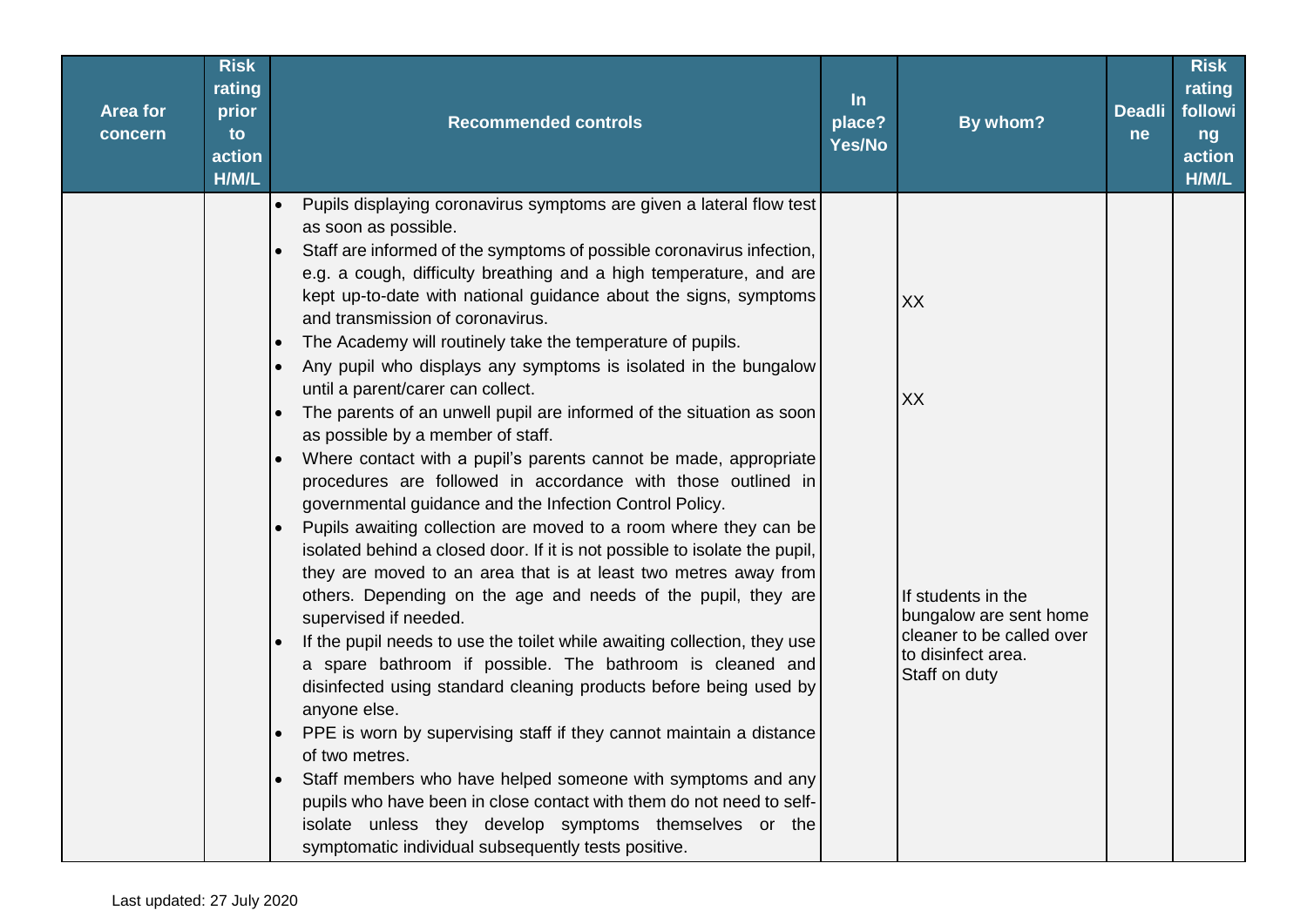| <b>Area for</b><br>concern | <b>Risk</b><br>rating<br>prior<br>to<br>action<br>H/M/L | <b>Recommended controls</b>                                                                                                                                                                                                                                                                                                                                                                                                                                                                                                                                                                                                                                                                                                                                                                                                                                                                                                                                                                                                                                                                                                                                                                                                              | $\ln$<br>place?<br>Yes/No | By whom?                                                  | <b>Deadli</b><br>ne | <b>Risk</b><br>rating<br>followi<br>ng<br>action<br>H/M/L |
|----------------------------|---------------------------------------------------------|------------------------------------------------------------------------------------------------------------------------------------------------------------------------------------------------------------------------------------------------------------------------------------------------------------------------------------------------------------------------------------------------------------------------------------------------------------------------------------------------------------------------------------------------------------------------------------------------------------------------------------------------------------------------------------------------------------------------------------------------------------------------------------------------------------------------------------------------------------------------------------------------------------------------------------------------------------------------------------------------------------------------------------------------------------------------------------------------------------------------------------------------------------------------------------------------------------------------------------------|---------------------------|-----------------------------------------------------------|---------------------|-----------------------------------------------------------|
|                            |                                                         | The relevant member of staff calls for emergency assistance<br>immediately if the pupil's symptoms worsen.<br>The area around the unwell individual is cleaned with normal<br>household bleach after they have left the premises.<br>Parents are advised to contact 999 if their child becomes seriously ill<br>or their life is at risk.<br>Any medication given to ease the unwell individual's symptoms, e.g.<br>paracetamol, is administered in accordance with the Administering<br><b>Medications Policy.</b>                                                                                                                                                                                                                                                                                                                                                                                                                                                                                                                                                                                                                                                                                                                      |                           |                                                           |                     |                                                           |
| Test and trace             | H                                                       | Parents are informed, via email/phone, that they may need to engage<br>with the NHS Test and Trace programme, meaning they need to be<br>ready and willing to:<br>Book a test if they (or their child) display symptoms.<br>Provide details of anyone they (or their child) have been in<br>close contact with if they were to test positive for coronavirus<br>or are asked by NHS Test and Trace.<br>Self-isolate if they have been in close contact with someone<br>who develops coronavirus symptoms or someone who tests<br>positive.<br>Parents of pupils who display coronavirus symptoms are encouraged<br>to get their child tested.<br>If available, the Academy provides parents with a home testing kit for<br>their child if they develop symptoms.<br>Parents are asked to inform the school immediately of test results.<br>If an individual tests negative, they feel well and no longer have<br>coronavirus symptoms, they, and the members of their household,<br>can stop self-isolating.<br>If an individual tests positive, they are required to self-isolate for at<br>least 10 days from the onset of symptoms and then return to school<br>only if they do not have symptoms other than a cough or loss of sense |                           | XX (Lower)<br>XX (upper)<br>Limited supply<br>XX to judge |                     | н                                                         |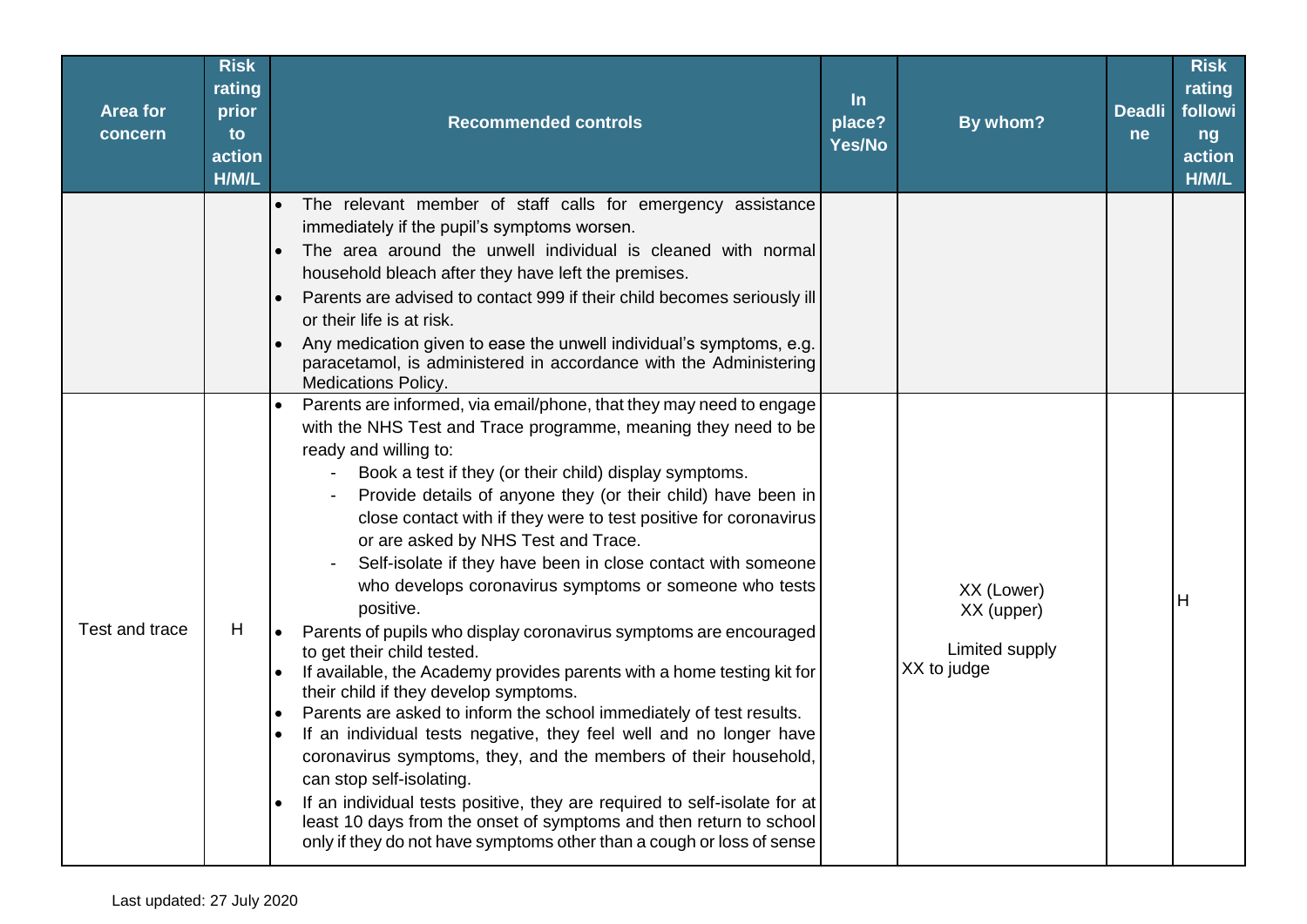| <b>Area for</b><br>concern        | <b>Risk</b><br>rating<br>prior<br>to<br>action<br>H/M/L | <b>Recommended controls</b>                                                                                                                                                                                                                                                                                                                                                                                                                                                                                                                                                                                                                                                                                                                                                                                                                                                                                                                                                                                                                                                                                                                                                                                                                                                                                                                                                                                                                                                                                                                                                                                                                                                                                                                                                                                       | In<br>place?<br>Yes/No | By whom? | <b>Deadli</b><br>ne | <b>Risk</b><br>rating<br>followi<br>ng<br>action<br>H/M/L |
|-----------------------------------|---------------------------------------------------------|-------------------------------------------------------------------------------------------------------------------------------------------------------------------------------------------------------------------------------------------------------------------------------------------------------------------------------------------------------------------------------------------------------------------------------------------------------------------------------------------------------------------------------------------------------------------------------------------------------------------------------------------------------------------------------------------------------------------------------------------------------------------------------------------------------------------------------------------------------------------------------------------------------------------------------------------------------------------------------------------------------------------------------------------------------------------------------------------------------------------------------------------------------------------------------------------------------------------------------------------------------------------------------------------------------------------------------------------------------------------------------------------------------------------------------------------------------------------------------------------------------------------------------------------------------------------------------------------------------------------------------------------------------------------------------------------------------------------------------------------------------------------------------------------------------------------|------------------------|----------|---------------------|-----------------------------------------------------------|
|                                   |                                                         | of smell/taste. Other members of their household are required to<br>continue self-isolating for the full 10-day period.<br>During the period of 08.03.21 to 16.03.21 students will be tested<br>three times in the sports hall before entering the main building<br>provided that consent has been given. If a student tests positive,<br>they will be sent home and normal procedures will be followed.<br>Close contacts will be sent home to isolate for 10 days.<br>Students will line up outside the sports hall in their tutor group. They<br>will enter with the sports hall with their Head of Year directing them<br>to seats and follow the markings on the floor. Students will sit in<br>groups of four to compete the test and will be supported by two<br>members of staff. Students will administer the test themselves with<br>direction from staff, and then wait for the result. If there is no positive,<br>students will follow the floor directions and leave the sports hall when<br>directed to by their Head of Year. They will make their way to their<br>year group bubble and return to normal lessons. Staff will be in PPE<br>when with students. Once the students have left the sports hall it will<br>be cleaned before the next group is allowed in.<br>After students have completed three test in school, they will receive<br>a home testing test.<br>Home Testing is to take place on Monday and Thursday mornings.<br>We understand that it may not be possible to do test in the morning,<br>so they can be done the evening before.<br>Staff will be given home testing kits and will take the tests on Monday<br>and Thursday morning. Testing the evening before if the morning is<br>not convenient.<br>Results are to be reported onto Edulink via the forms section. |                        |          |                     | M<br>м<br>м                                               |
| Confirmed cases<br>of coronavirus | H                                                       | Parents are informed, via email of how the school responds to<br>confirmed cases of coronavirus.<br>Where an individual in the school community tests positive for<br>coronavirus, the Principal contacts the local HPT immediately.<br>The Academy works with the local HPT to manage the response.                                                                                                                                                                                                                                                                                                                                                                                                                                                                                                                                                                                                                                                                                                                                                                                                                                                                                                                                                                                                                                                                                                                                                                                                                                                                                                                                                                                                                                                                                                              |                        | XX       |                     | н                                                         |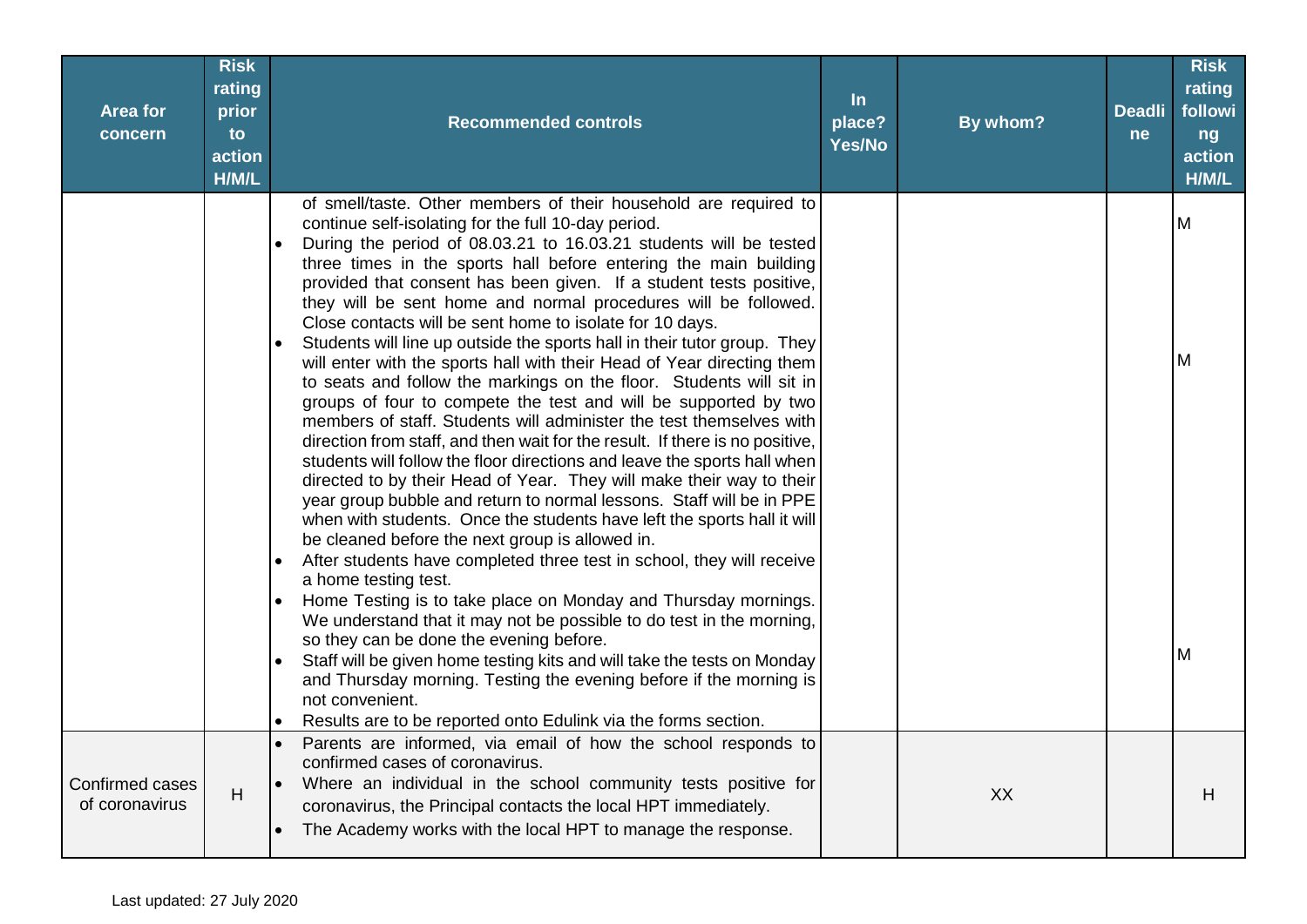| <b>Area for</b><br>concern | <b>Risk</b><br>rating<br>prior<br>to<br>action<br>H/M/L | <b>Recommended controls</b>                                                                                                                                                                                                                                                                                                                                                                                                                                                                                                                                                                                                                                                                                                                                                                                                                                                                                                                                                                                                                                                                                                                                                                                                                                                                                                                                                                                                                                                                                                                                                                                            | $\ln$<br>place?<br><b>Yes/No</b> | By whom? | <b>Deadli</b><br>ne | <b>Risk</b><br>rating<br>followi<br>ng<br>action<br>H/M/L |
|----------------------------|---------------------------------------------------------|------------------------------------------------------------------------------------------------------------------------------------------------------------------------------------------------------------------------------------------------------------------------------------------------------------------------------------------------------------------------------------------------------------------------------------------------------------------------------------------------------------------------------------------------------------------------------------------------------------------------------------------------------------------------------------------------------------------------------------------------------------------------------------------------------------------------------------------------------------------------------------------------------------------------------------------------------------------------------------------------------------------------------------------------------------------------------------------------------------------------------------------------------------------------------------------------------------------------------------------------------------------------------------------------------------------------------------------------------------------------------------------------------------------------------------------------------------------------------------------------------------------------------------------------------------------------------------------------------------------------|----------------------------------|----------|---------------------|-----------------------------------------------------------|
|                            |                                                         | Individuals at the Academy who have been in close contact with<br>$\bullet$<br>someone who has tested positive will either have to self-isolate of 10<br>days or take a lateral flow test at the start of the day for 7 days. Close<br>contact is defined as follows:<br>Direct close contacts - face-to-face contact with an infected<br>individual within one metre, including being coughed on, a<br>face-to-face conversation, or unprotected physical contact<br>(skin-to-skin) from 2 days before until 10 days after the onset<br>of symptoms<br>Proximity contacts – extended close contact (within one to<br>two metres for 15 minutes or more) with an infected individual<br>Travelling in a small vehicle, like a car, with an infected<br>person<br>Household members of individuals who are sent home do not need<br>$\bullet$<br>to self-isolate unless the individual they live with develops symptoms.<br>A record is kept of pupils and staff in each bubble and of any close<br>contact between individuals at the Academy.<br>If required, all parents are informed of the confirmed case; however,<br>the name of the individual is not shared.<br>The Academy does not request evidence of negative test results or<br>$\bullet$<br>other medical evidence before admitting individuals back to school<br>after a period of self-isolation.<br>If the Academy has two or more confirmed cases of coronavirus<br>within 14 days, or an overall rise in sickness absence where<br>coronavirus is suspected, the Academy continues to work with the<br>local HPT who advises on additional actions. |                                  |          |                     |                                                           |
| Hygiene practice           | H                                                       | Infection control procedures are adhered to in accordance with the<br>Infection Control Policy and relevant guidance from the DfE and<br>PHE.                                                                                                                                                                                                                                                                                                                                                                                                                                                                                                                                                                                                                                                                                                                                                                                                                                                                                                                                                                                                                                                                                                                                                                                                                                                                                                                                                                                                                                                                          | Y                                |          |                     | H                                                         |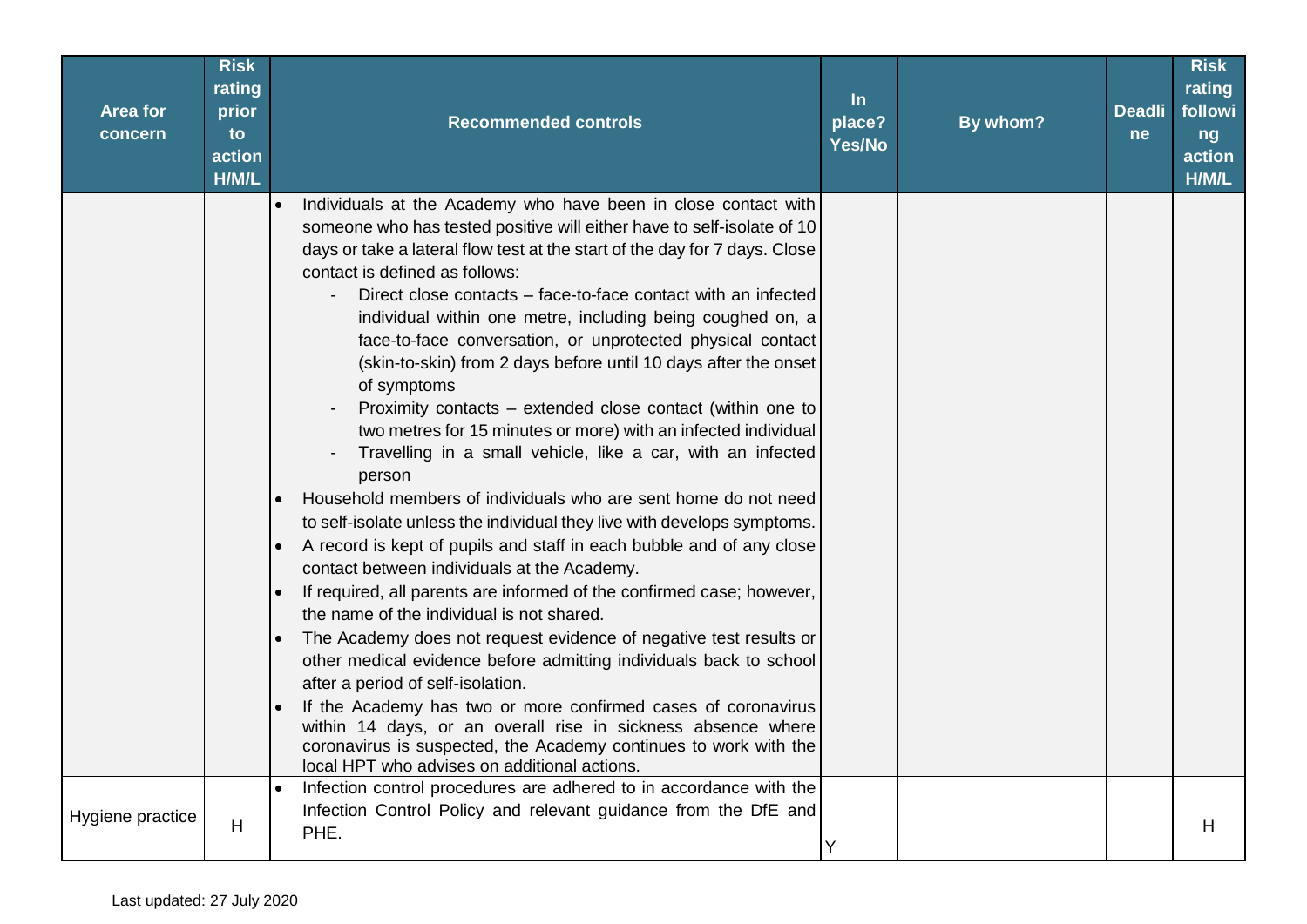| <b>Area for</b><br>concern | <b>Risk</b><br>rating<br>prior<br>to<br>action<br>H/M/L | <b>Recommended controls</b>                                                                                                                                                             | In<br>place?<br>Yes/No | By whom?                                               | <b>Deadli</b><br><sub>ne</sub> | <b>Risk</b><br>rating<br>followi<br>ng<br>action<br>H/M/L |
|----------------------------|---------------------------------------------------------|-----------------------------------------------------------------------------------------------------------------------------------------------------------------------------------------|------------------------|--------------------------------------------------------|--------------------------------|-----------------------------------------------------------|
|                            |                                                         | Pupils are encouraged to wash their hands regularly, including when<br>$\bullet$<br>they arrive at the Academy, when they return from breaks, when they                                 |                        | XX in year group                                       |                                |                                                           |
|                            |                                                         | change rooms, and before and after eating.                                                                                                                                              |                        | assemblies 7.9.20                                      |                                |                                                           |
|                            |                                                         | Posters are displayed throughout the building reminding pupils to<br>wash their hands regularly. TV screen through the academy are $\vert_{\mathsf{Y}}$<br>used to display information. |                        | XX (KS3)                                               |                                |                                                           |
|                            |                                                         | Sufficient amounts of soap (or hand sanitiser where applicable), hot                                                                                                                    |                        |                                                        |                                |                                                           |
|                            |                                                         | water, paper towels and lidded bins are supplied in relevant areas.                                                                                                                     |                        |                                                        |                                |                                                           |
|                            |                                                         | Younger pupils and those with complex needs are supported to<br>$\bullet$<br>ensure they adopt good hygiene practices.                                                                  |                        | XX                                                     |                                |                                                           |
|                            |                                                         | Pupils are supervised, where appropriate, when using hand sanitiser   Y<br>$\bullet$                                                                                                    |                        |                                                        |                                |                                                           |
|                            |                                                         | to ensure they do not ingest any.                                                                                                                                                       |                        |                                                        |                                |                                                           |
|                            |                                                         | Pupils are instructed to cough or sneeze into their inner elbow and                                                                                                                     |                        | XX-student assemblies                                  |                                |                                                           |
|                            |                                                         | use a tissue to cover their mouths and noses where possible, $ y $                                                                                                                      |                        |                                                        |                                |                                                           |
|                            |                                                         | disposing of the tissue in lidded bins.                                                                                                                                                 |                        |                                                        |                                |                                                           |
|                            |                                                         | Pupils clean their hands after they have coughed or sneezed.<br>$\bullet$<br>In line with current government guidance, face coverings should be                                         |                        | XX                                                     |                                |                                                           |
|                            |                                                         | worn by adults and pupils when moving around the premises, inside                                                                                                                       |                        |                                                        |                                |                                                           |
|                            |                                                         | classrooms, outside of classrooms, such as in corridors and                                                                                                                             |                        |                                                        |                                |                                                           |
|                            |                                                         | communal areas where social distancing cannot easily be                                                                                                                                 |                        | XX                                                     |                                |                                                           |
|                            |                                                         | maintained. This has been clarified to face masks must be worn at                                                                                                                       |                        |                                                        |                                |                                                           |
|                            |                                                         | all times with the exception of that when eating or drinking and when                                                                                                                   |                        |                                                        |                                |                                                           |
|                            |                                                         | wearing a face covering would impact on the ability to take part in<br>exercise or strenuous activity, for example in PE lessons. This                                                  |                        |                                                        |                                |                                                           |
|                            |                                                         | message has been communicated to pupils, parents and staff.                                                                                                                             |                        | If student breaks bubbles<br>this threatens H&S of all |                                |                                                           |
|                            |                                                         | The school assesses the ability of pupils with SEND to follow                                                                                                                           |                        |                                                        |                                |                                                           |
|                            |                                                         | infection control procedures, and additional measures are put in                                                                                                                        |                        | XX                                                     |                                |                                                           |
|                            |                                                         | place if they require extra support to follow these measures.                                                                                                                           |                        |                                                        |                                |                                                           |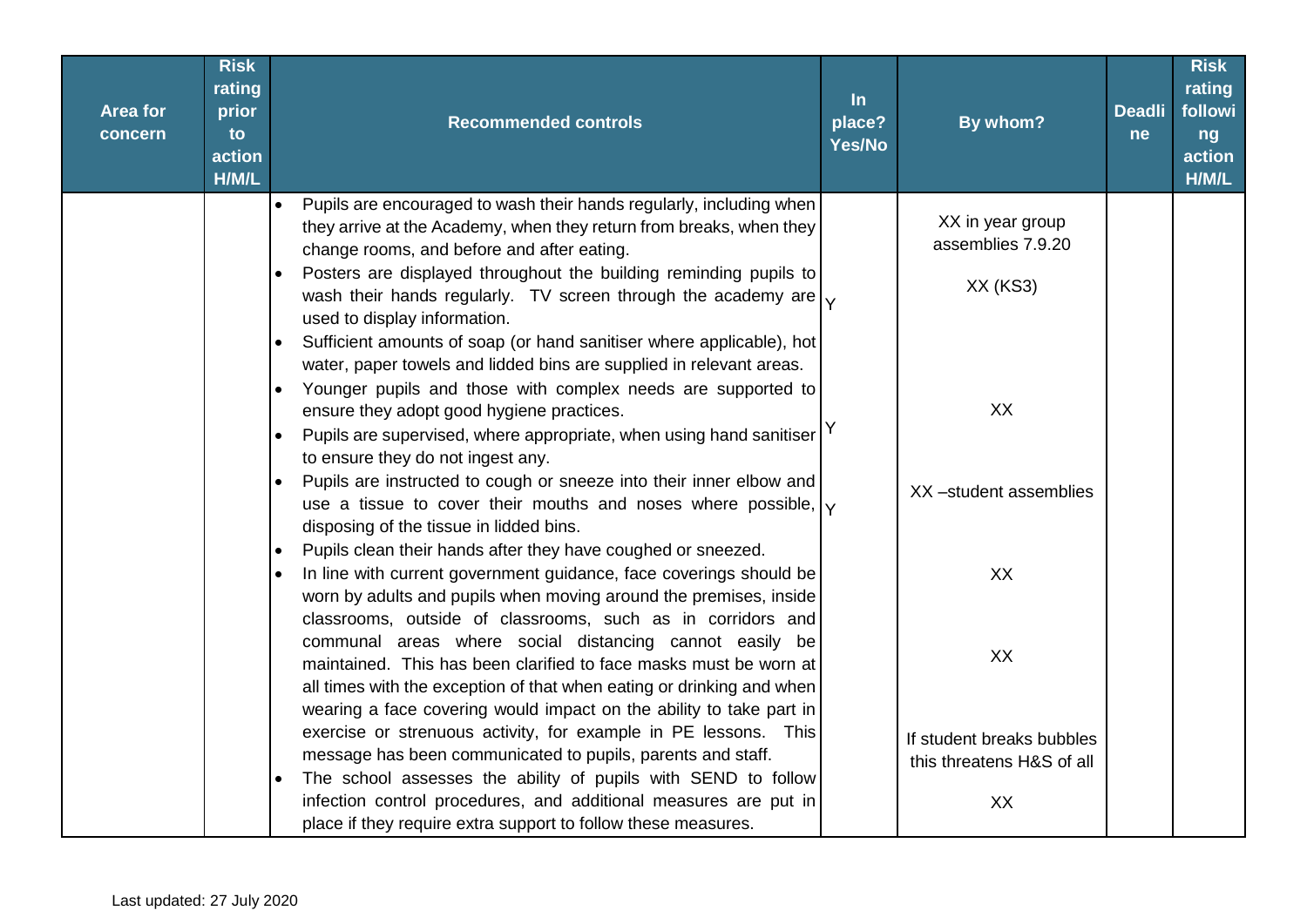| <b>Area for</b><br>concern | <b>Risk</b><br>rating<br>prior<br>to<br>action<br>H/M/L | <b>Recommended controls</b>                                                                                                                                                                                                                                                                                                                                                                                                                                                                                                                                                                                                                                                                                                                                                                                                                                                                                                                                                                                                                                                                                                                                                                                                                                                                                                                                                                                                                                                   | $\ln$<br>place?<br>Yes/No | By whom?                                                                                                        | <b>Deadli</b><br>ne | <b>Risk</b><br>rating<br>followi<br>ng<br>action<br>H/M/L |
|----------------------------|---------------------------------------------------------|-------------------------------------------------------------------------------------------------------------------------------------------------------------------------------------------------------------------------------------------------------------------------------------------------------------------------------------------------------------------------------------------------------------------------------------------------------------------------------------------------------------------------------------------------------------------------------------------------------------------------------------------------------------------------------------------------------------------------------------------------------------------------------------------------------------------------------------------------------------------------------------------------------------------------------------------------------------------------------------------------------------------------------------------------------------------------------------------------------------------------------------------------------------------------------------------------------------------------------------------------------------------------------------------------------------------------------------------------------------------------------------------------------------------------------------------------------------------------------|---------------------------|-----------------------------------------------------------------------------------------------------------------|---------------------|-----------------------------------------------------------|
|                            |                                                         | Individual risk assessments are conducted in relation to pupils with<br>complex needs who struggle to maintain good respiratory hygiene.<br>Pupils whose behaviour is purposefully contrary to the infection<br>control measures in place will be disciplined in line with the Behaviour<br>Policy.<br>Reception is fitted with a screen to protect staff from external visitors.                                                                                                                                                                                                                                                                                                                                                                                                                                                                                                                                                                                                                                                                                                                                                                                                                                                                                                                                                                                                                                                                                             |                           |                                                                                                                 |                     |                                                           |
| Social distancing          | H                                                       | Social distancing measures are implemented in line with the Social<br><b>Distancing Policy Statement.</b><br>Visual aids are used to display social distancing measures.<br>$\bullet$<br>Pupils are separated into groups (or 'bubbles').<br>Most bubbles are the size of a year group to enable the school to<br>deliver the full range of curriculum subjects and ensure pupils receive<br>specialist teaching. Pupils do not mix with those outside of their<br>bubble and social distancing is maintained within a bubble as much<br>as possible.<br>Pupils' educational and care support plans are provided as normal.<br>Classrooms are adapted to support social distancing, including<br>seating pupils side-by-side and facing forwards, and moving furniture<br>out of classrooms to make more space.<br>Pupils queue two metres apart at entrances and exits.<br>Lessons are within year group bubble to stop the crossing of<br>bubbles during the school day.<br>Queue times are staggered for lunch and breaktime to stop year<br>groups congregating at one time. The entrance door is propped<br>open so that students do not need touch the handle. Year groups<br>exit the canteen at different times and via different exits to stop<br>bubbles crossing. There is a cleaner in the canteen during lunch to<br>continually clean surfaces.<br>Lunch time activities are divided into year group bubbles so that<br>students do not mix with other bubbles. | Y<br>Y<br>Y<br>Υ<br>Y     | XX<br>XX<br>XX<br>XX/XX<br>XX<br>XX (KS3)<br>Pre-ordering to reduce<br>traffic in canteen<br>No parents on site |                     | H                                                         |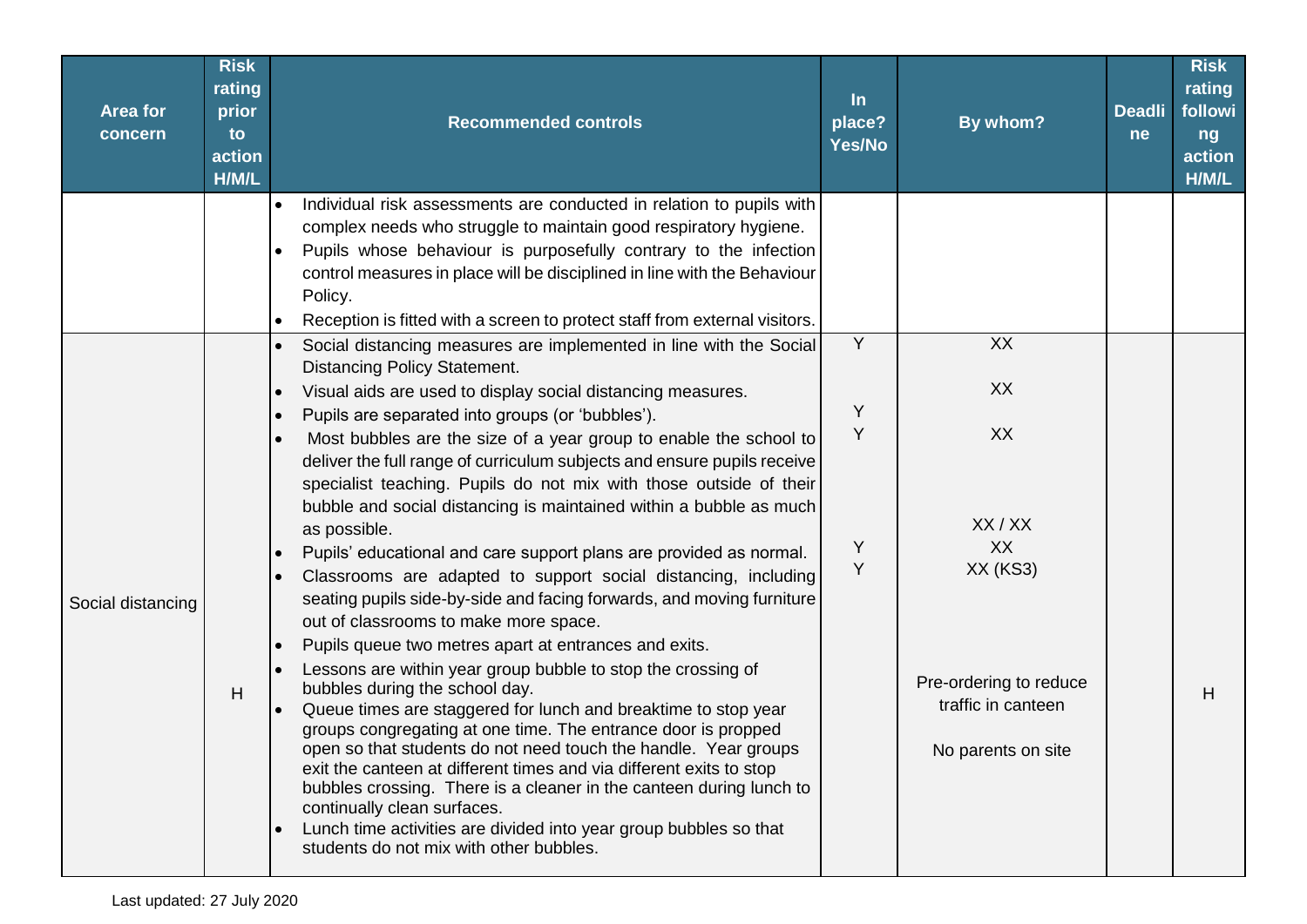| <b>Area for</b><br>concern | <b>Risk</b><br>rating<br>prior<br>to<br>action<br>H/M/L | <b>Recommended controls</b>                                                                                                                                                                                                                                                                                                                                                                                                                                                                                                                                                                                                                                                                                                                                                                                                                                                                                                                                                                                                                                                                                                                                                                                                                                                                                                                                                                             | In<br>place?<br>Yes/No | By whom?                                          | <b>Deadli</b><br>ne | <b>Risk</b><br>rating<br>followi<br>ng<br>action<br>H/M/L |
|----------------------------|---------------------------------------------------------|---------------------------------------------------------------------------------------------------------------------------------------------------------------------------------------------------------------------------------------------------------------------------------------------------------------------------------------------------------------------------------------------------------------------------------------------------------------------------------------------------------------------------------------------------------------------------------------------------------------------------------------------------------------------------------------------------------------------------------------------------------------------------------------------------------------------------------------------------------------------------------------------------------------------------------------------------------------------------------------------------------------------------------------------------------------------------------------------------------------------------------------------------------------------------------------------------------------------------------------------------------------------------------------------------------------------------------------------------------------------------------------------------------|------------------------|---------------------------------------------------|---------------------|-----------------------------------------------------------|
|                            |                                                         | Students from different year groups follow different routes into<br>school and enter via their own door. Parents are not to enter<br>school site.<br>Parents are briefed on new provision for the drop-off and collection<br>of their children.<br>The school implements other social distancing measures where<br>necessary, e.g. one-way systems in busy corridors and staircases.<br>The school assesses the ability of pupils with SEND to follow social<br>distancing procedures, and additional measures are put in place if<br>they require extra support to follow these measures.<br>Managing School transport is not an issue at the Academy.<br>Where pupils use public transport, they are encouraged not to travel<br>during peak times, and staggered start and end times are<br>implemented to ensure this is possible.<br>Pupils are given clear messages about how to reduce the risks of<br>transmission outside school.<br>Pupils whose behaviour is purposefully contrary to the social<br>distancing measures in place will be disciplined in line with the<br>Behaviour Policy.<br>Parents are informed of the social distancing rules they must follow<br>on or near Academy premises, e.g. not congregating outside. Staff<br>will actively disperse any students or parents congregating at the<br>main gate. The main gate is staffed at the beginning and end of the<br>day. |                        | Made clear to staff and<br>students in assemblies |                     |                                                           |
| Resources                  | H                                                       | Staff and pupils have their own individual and frequently used items,<br>e.g. pencils and pens.<br>Classroom resources, e.g. books, can be shared within a bubble and<br>are cleaned regularly.                                                                                                                                                                                                                                                                                                                                                                                                                                                                                                                                                                                                                                                                                                                                                                                                                                                                                                                                                                                                                                                                                                                                                                                                         | $\overline{Y}$         | $\overline{XX}$                                   |                     | м                                                         |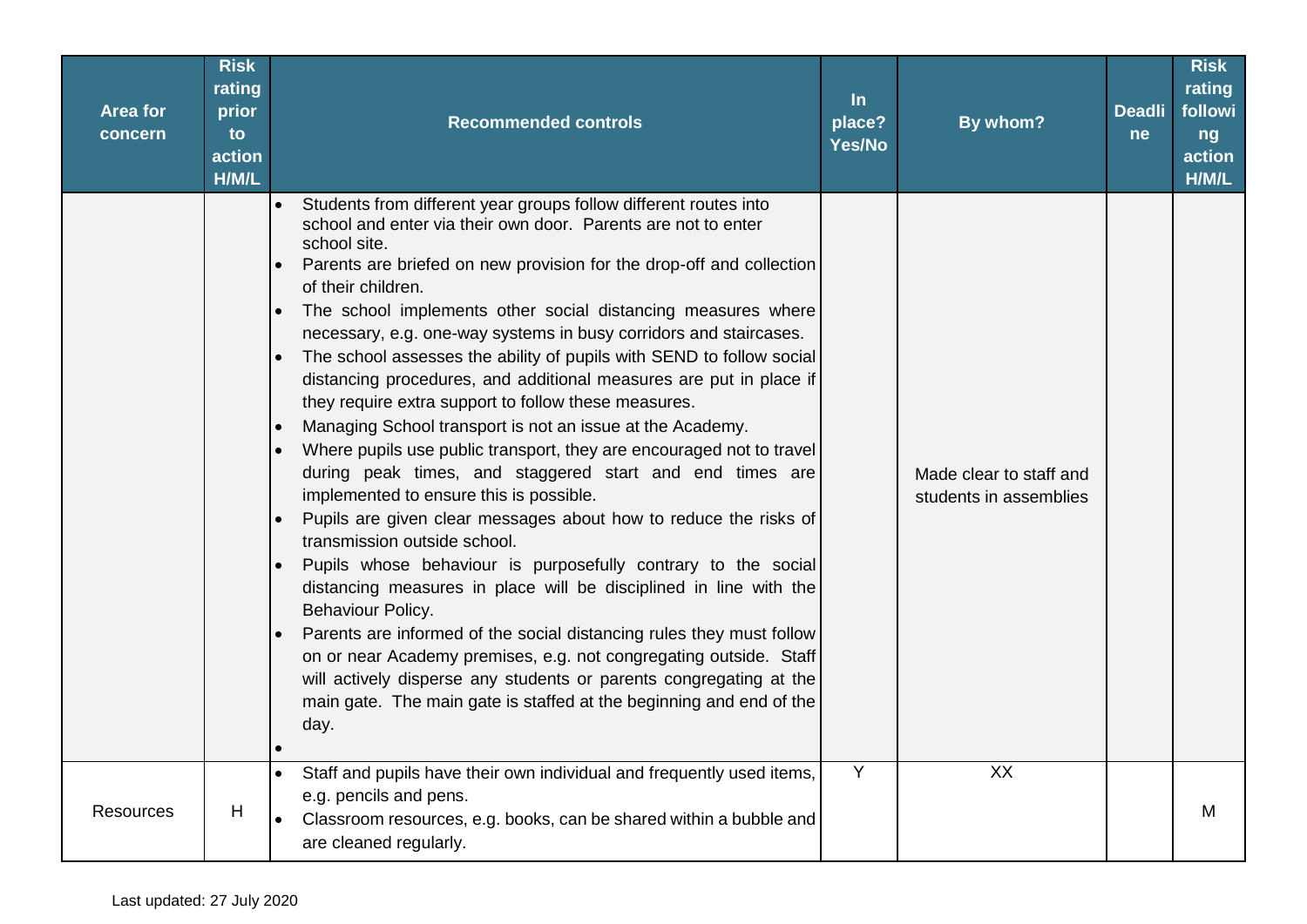| <b>Area for</b><br>concern                      | <b>Risk</b><br>rating<br>prior<br>to<br>action<br>H/M/L | <b>Recommended controls</b>                                                                                                                                                                                                                                                                                                                                                                                                                                                                                                                                                                                                                                                                                                                                                    | $\ln$<br>place?<br>Yes/No | By whom?               | <b>Deadli</b><br>ne | <b>Risk</b><br>rating<br>followi<br>ng<br>action<br>H/M/L |
|-------------------------------------------------|---------------------------------------------------------|--------------------------------------------------------------------------------------------------------------------------------------------------------------------------------------------------------------------------------------------------------------------------------------------------------------------------------------------------------------------------------------------------------------------------------------------------------------------------------------------------------------------------------------------------------------------------------------------------------------------------------------------------------------------------------------------------------------------------------------------------------------------------------|---------------------------|------------------------|---------------------|-----------------------------------------------------------|
|                                                 |                                                         | Resources that are shared between bubbles, e.g. sports equipment,<br>are cleaned before they are used by a different bubble or rotated to<br>allow them to be left unused for 48 hours (or 72 hours for plastics)<br>between use by different bubbles.<br>Pupils only bring essential items to school each day, e.g. lunch<br>boxes, coats, iPads, stationery, and mobile phones. All students<br>have been issued a locker which they can store all items in.<br>Tutor rooms have cleaning wipes for students to clear their iPad<br>every morning.<br>Pupils are permitted to bring bags to school.<br>Any shared resources that need to be taken home by pupils and staff<br>are appropriately cleaned or a rotation in relation to using the<br>resources is put in place. | Y<br>Y<br>Y               | XX                     |                     |                                                           |
| Communication                                   | H                                                       | The Academy keeps pupils and parents updated about any changes<br>to procedures as necessary.<br>The Academy communicates with parents via email/text regarding<br>any changes to procedures that are affected by the coronavirus<br>pandemic, whether their child will be able to attend school, and what<br>protective measures the Academy is implementing to keep their child<br>safe.<br>Pupils attending school are informed of social distancing rules and<br>how to maintain good levels of personal hygiene.<br>The Senior Leadership Team is actively present around the Academy<br>to provide additional support, advice and reassurance.                                                                                                                           |                           | XX / XX / XX / XX / XX |                     | M                                                         |
| Mental health,<br>wellbeing and<br>safeguarding | H                                                       | The Academy provides opportunities for pupils to talk about their<br>mental health and experiences during the pandemic.<br>Pupil and parent surveys are sent out to assess how they feel about<br>being on the school site and to enable staff to act on any concerns<br>pupils and parents may have.                                                                                                                                                                                                                                                                                                                                                                                                                                                                          | $\overline{Y}$            |                        |                     | M (for a<br>minority<br>of<br>student<br>s)               |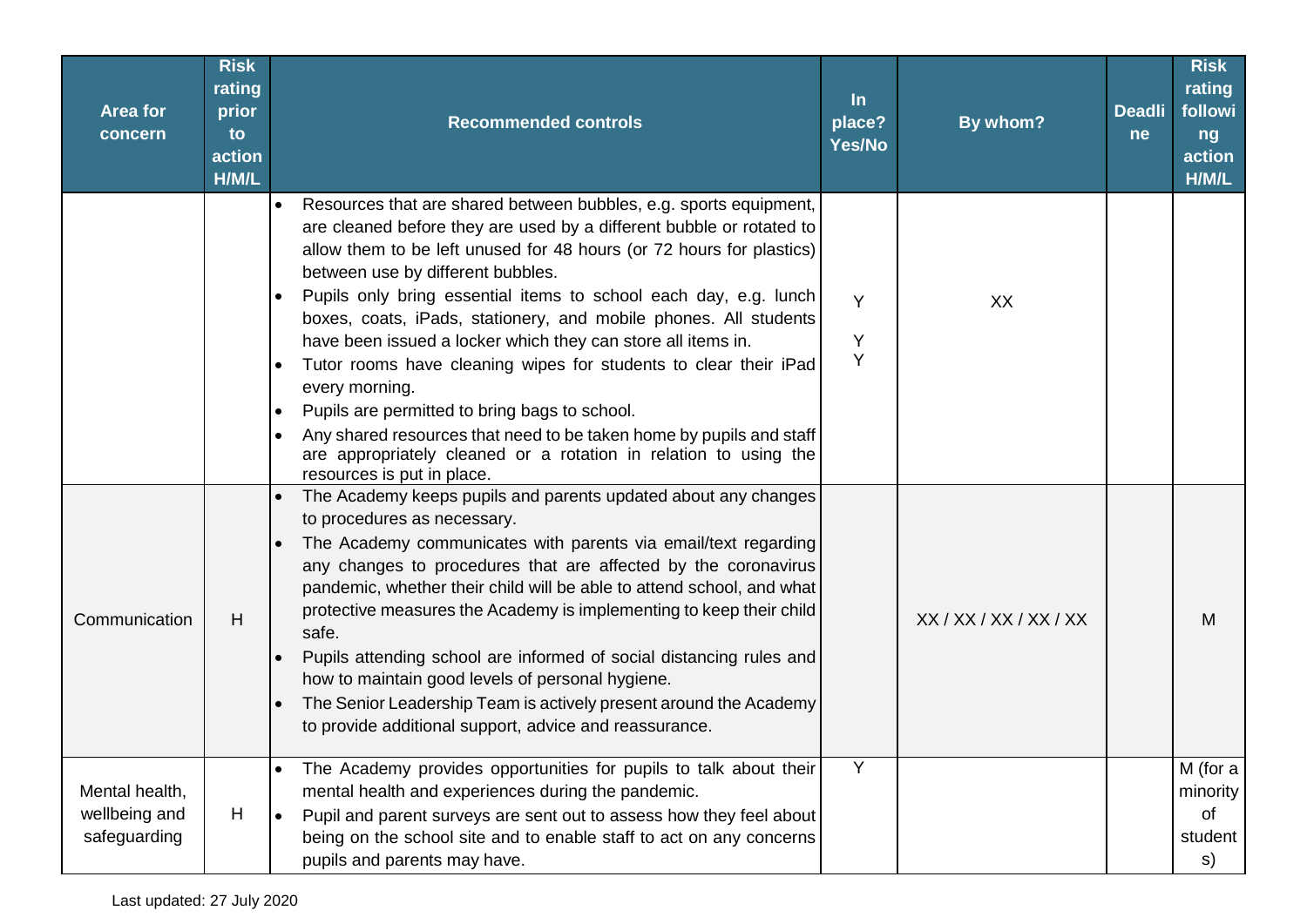| <b>Area for</b><br>concern | <b>Risk</b><br>rating<br>prior<br>to<br>action<br>H/M/L | <b>Recommended controls</b>                                                                                                                                                                                                                                                                                                                                                                                                                                                                                                                                                                                                                                                                                                                                                                                                                                                                                                                                                                                                                                                                                                                                                                                                                                                                                                                                                                                                                                                                                                                                                                                                                                                                                                                 | $\ln$<br>place?<br>Yes/No                      | By whom?                                                                                                                                                                                                                                                                          | <b>Deadli</b><br>ne | <b>Risk</b><br>rating<br>followi<br>ng<br>action<br>H/M/L |
|----------------------------|---------------------------------------------------------|---------------------------------------------------------------------------------------------------------------------------------------------------------------------------------------------------------------------------------------------------------------------------------------------------------------------------------------------------------------------------------------------------------------------------------------------------------------------------------------------------------------------------------------------------------------------------------------------------------------------------------------------------------------------------------------------------------------------------------------------------------------------------------------------------------------------------------------------------------------------------------------------------------------------------------------------------------------------------------------------------------------------------------------------------------------------------------------------------------------------------------------------------------------------------------------------------------------------------------------------------------------------------------------------------------------------------------------------------------------------------------------------------------------------------------------------------------------------------------------------------------------------------------------------------------------------------------------------------------------------------------------------------------------------------------------------------------------------------------------------|------------------------------------------------|-----------------------------------------------------------------------------------------------------------------------------------------------------------------------------------------------------------------------------------------------------------------------------------|---------------------|-----------------------------------------------------------|
|                            |                                                         | The relevant staff liaise with the parents of pupils who are deemed<br>more vulnerable to infection and discuss any alternative<br>arrangements, where required.<br>Pupils have access to pastoral support and activities, e.g.<br>opportunities to renew and develop friendships.<br>Staff are vigilant in discerning pupil mental health and report any<br>concerns to the appropriate Head of Year. A new email address has<br>been set up to allow students to access the Student Services team<br>from their bubbles. Staff then visit the students.<br>Staff are sensitive to pupils' needs and worries.<br>Pupils who are new to the school, e.g. Year 7 pupils are provided<br>with the appropriate support.<br>The Principal and the DSL liaise with the LA to determine what<br>additional support is available for pupils who are suffering with their<br>mental health once they return to school.<br>The Principal and the SENCO identify pupils with additional needs<br>and put provisions in place to ensure their needs are adequately and<br>safely met, e.g. the relevant staff are available.<br>Safeguarding issues are managed in line with the Child Protection<br>and Safeguarding Policy.<br>The Principal and DSL ensure provision is in place to help protect<br>wellbeing and mental health, and ensure all staff, volunteers and<br>pupils have access to psychological support when the school<br>reopens.<br>The DSL liaises with the necessary personnel and parents to<br>manage and address any new and ongoing safeguarding concerns<br>relating to the school opening, e.g. ongoing bullying.<br>The DSL ensures that adequate pastoral care is in place to support<br>pupils and staff who require it. | Y<br>Y<br>Y<br>Y<br>Y<br>Y<br>Y<br>Y<br>Υ<br>Y | XX<br>XX-Mentioned INSET<br>day<br>XX - INSET<br>$XX - XX$ and $XX$<br>XX has allocated SSWs to<br>bubbles<br>Safeguarding training<br>delivered in Sept INSET<br>XX<br>XX / XX -wellbeing focus<br>on INSET days and<br>supervisions rota to be put<br>in place.<br>XX-INSET day |                     | $L$ (for<br>the<br>majority<br>0f<br>student<br>s         |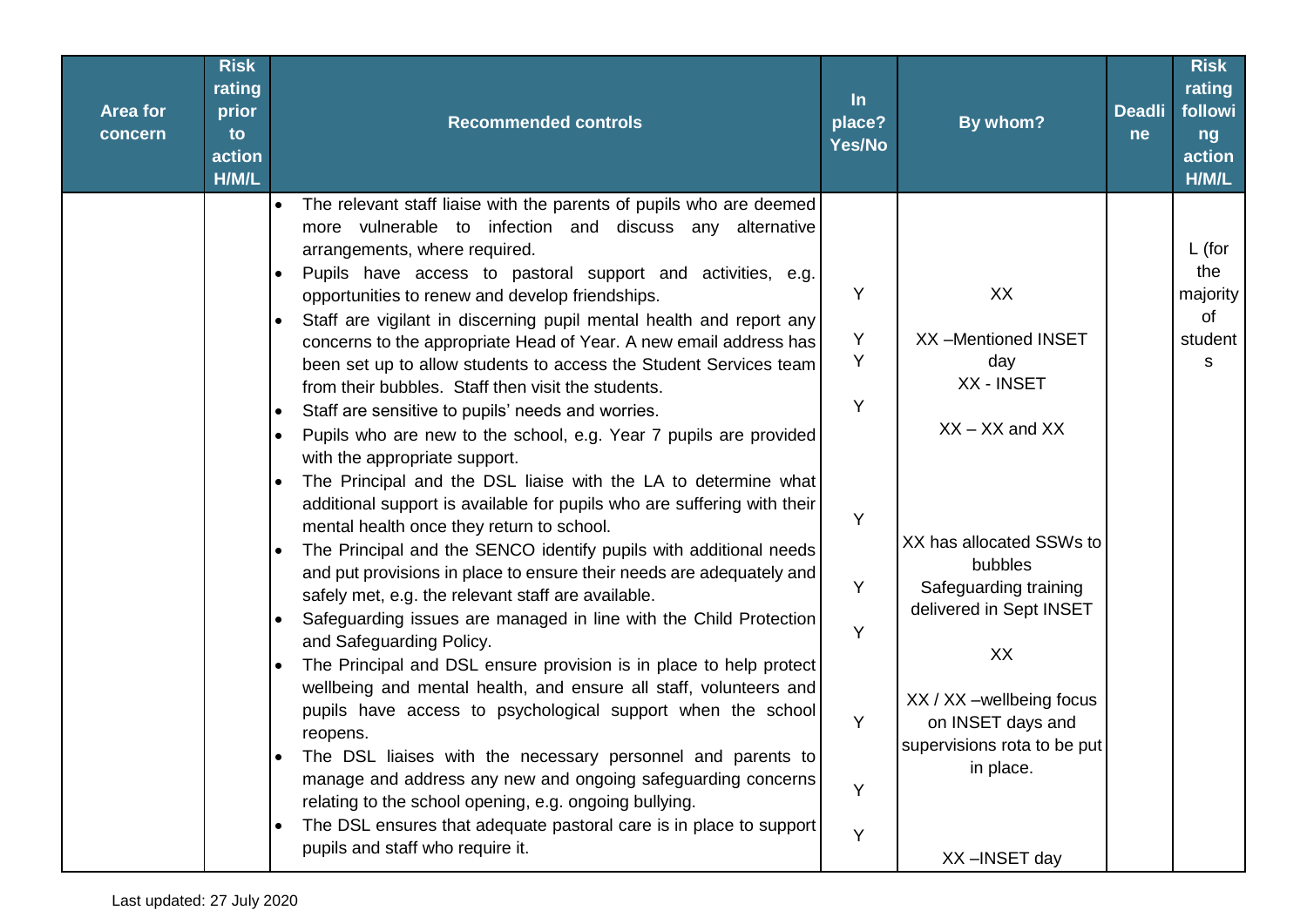| <b>Area for</b><br>concern  | <b>Risk</b><br>rating<br>prior<br>to<br>action<br>H/M/L | <b>Recommended controls</b>                                                                                                                                                                                                                                                                                                                                                                                                                                                                                                                                                                                                                                                                                                                                                                                                                                                                                                                                                                                                                         | $\ln$<br>place?<br>Yes/No | By whom?                                                                                                                                                                                                                                                                                                 | <b>Deadli</b><br>ne | <b>Risk</b><br>rating<br>followi<br>ng<br>action<br>H/M/L |
|-----------------------------|---------------------------------------------------------|-----------------------------------------------------------------------------------------------------------------------------------------------------------------------------------------------------------------------------------------------------------------------------------------------------------------------------------------------------------------------------------------------------------------------------------------------------------------------------------------------------------------------------------------------------------------------------------------------------------------------------------------------------------------------------------------------------------------------------------------------------------------------------------------------------------------------------------------------------------------------------------------------------------------------------------------------------------------------------------------------------------------------------------------------------|---------------------------|----------------------------------------------------------------------------------------------------------------------------------------------------------------------------------------------------------------------------------------------------------------------------------------------------------|---------------------|-----------------------------------------------------------|
|                             |                                                         | The DSL ensures the relevant staff have the appropriate training to<br>$\bullet$<br>support pupils and staff who require pastoral care.<br>Bereavement is managed in line with the Bereavement Policy.<br>Where needed, the school carries out a Coronavirus (COVID-19):<br>Return to School Risk Assessment for Individual Pupils.                                                                                                                                                                                                                                                                                                                                                                                                                                                                                                                                                                                                                                                                                                                 |                           | XX<br>XX                                                                                                                                                                                                                                                                                                 |                     |                                                           |
| [New] Access to<br>learning | M                                                       | SLT and curriculum leaders work with teaching staff to identify<br>curriculum priorities and ensure a plan is in place to provide adequate<br>learning material.<br>SLT and curriculum leaders identify what provision can be<br>reasonably provided for pupils with EHC plans.<br>SLT and curriculum leaders work with teaching staff to ensure<br>education can continue to be delivered to all pupils who are learning<br>remotely, e.g. those sent home to self-isolate as a precaution.<br>Teachers consider how to support the educational needs of<br>disadvantaged pupils and pupils with SEND.<br>The government's catch-up funding is utilised to ensure pupils<br>receive the support they need to catch-up on learning lost due to the<br>coronavirus pandemic.<br>Measures to reduce the risk of infection during music lessons are<br>implemented, including physical distancing and positioning pupils<br>back-to-back or side-to-side.<br>PE lessons take place outside where possible and pupils are kept in<br>consistent groups. | Y<br>Y<br>Y<br>Y<br>Y     | XX<br>XX<br>Creative curriculum to aid<br>recovery of knowledge<br>SSWs support bubbles<br>and personalised booklets<br>in place.<br>Revert to online learning<br>with iPads<br>XX-support booklets in<br>place<br>XX / XX to allocate catch<br>up funding<br>Extra cleaning of<br>changing rooms.<br>XX |                     |                                                           |
|                             | M                                                       |                                                                                                                                                                                                                                                                                                                                                                                                                                                                                                                                                                                                                                                                                                                                                                                                                                                                                                                                                                                                                                                     |                           | XX/XX/XX                                                                                                                                                                                                                                                                                                 |                     |                                                           |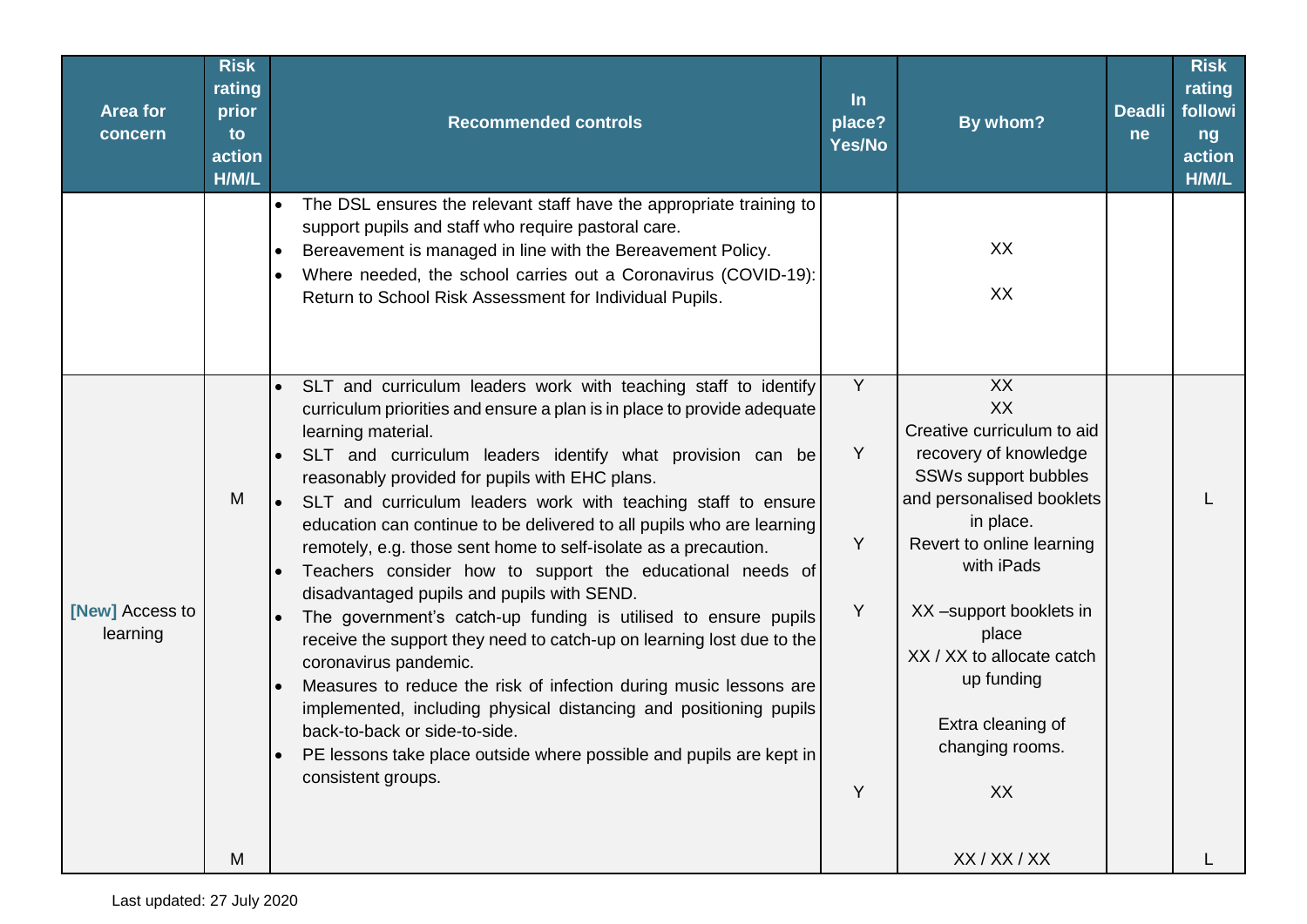| <b>Area for</b><br>concern       | <b>Risk</b><br>rating<br>prior<br>to<br>action<br>H/M/L | <b>Recommended controls</b>                                                                                                                                                                                                                                                                                                                                                                                                                                                                                                                                            | $\ln$<br>place?<br><b>Yes/No</b> | By whom?                                                                                                                                                                                                                                                            | <b>Deadli</b><br>ne | <b>Risk</b><br>rating<br>followi<br>ng<br>action<br>H/M/L |
|----------------------------------|---------------------------------------------------------|------------------------------------------------------------------------------------------------------------------------------------------------------------------------------------------------------------------------------------------------------------------------------------------------------------------------------------------------------------------------------------------------------------------------------------------------------------------------------------------------------------------------------------------------------------------------|----------------------------------|---------------------------------------------------------------------------------------------------------------------------------------------------------------------------------------------------------------------------------------------------------------------|---------------------|-----------------------------------------------------------|
|                                  |                                                         |                                                                                                                                                                                                                                                                                                                                                                                                                                                                                                                                                                        |                                  |                                                                                                                                                                                                                                                                     |                     |                                                           |
| Extra-curricular<br>activities   | M                                                       | Lunch and after school electives have begun, with pupils staying in<br>bubbles at all times.<br>Before- and after-school clubs are not made available to pupils if<br>doing so would put them at an increased risk of contracting<br>coronavirus.<br>A reduced number of pupils per session attend before- and after-<br>school clubs once they resume.<br>Clubs resume in line with protective measures, e.g. keeping pupils in<br>their bubbles where possible.<br>Parents are informed, via email/text, of any before- and after-school<br>clubs that are resuming. | Y<br>Y<br>Y<br>Y<br>Υ            | Clubs will resume but will<br>only be based outside.<br>These will be on a year<br>basis ie Mon Y7 Tues Y8<br>etc.<br>XX will inform all local<br>schools that ASAD will not<br>be competing in any<br>fixtures with a review of<br>this taking place in<br>January |                     |                                                           |
| <b>Behaviour</b><br>expectations | H                                                       | The Academy's Behaviour Policy sets out behaviour expectations for<br>pupils.<br>Expectations are communicated clearly to pupils and parents.<br>Pupils who are struggling to reengage with school are supported<br>appropriately by relevant staff.                                                                                                                                                                                                                                                                                                                   | Y<br>Υ<br>Y                      | XX<br>XX-assemblies 7.9.20<br>XX / XX / XX and XX<br>have had discussions                                                                                                                                                                                           |                     | M                                                         |
| Attendance                       | H                                                       | Parents are informed, via email, that the usual rules on Academy<br>attendance apply from September - this means parents have a<br>duty to ensure that their child attends regularly.<br>The attendance register is taken as normal and absences are<br>followed up, in line with the Attendance Policy.<br>In line with the most recent shielding advice, pupils that have been<br>shielding can attend the school site.                                                                                                                                              | Y<br>Y                           | XX welcome back letter<br>XX                                                                                                                                                                                                                                        |                     | M                                                         |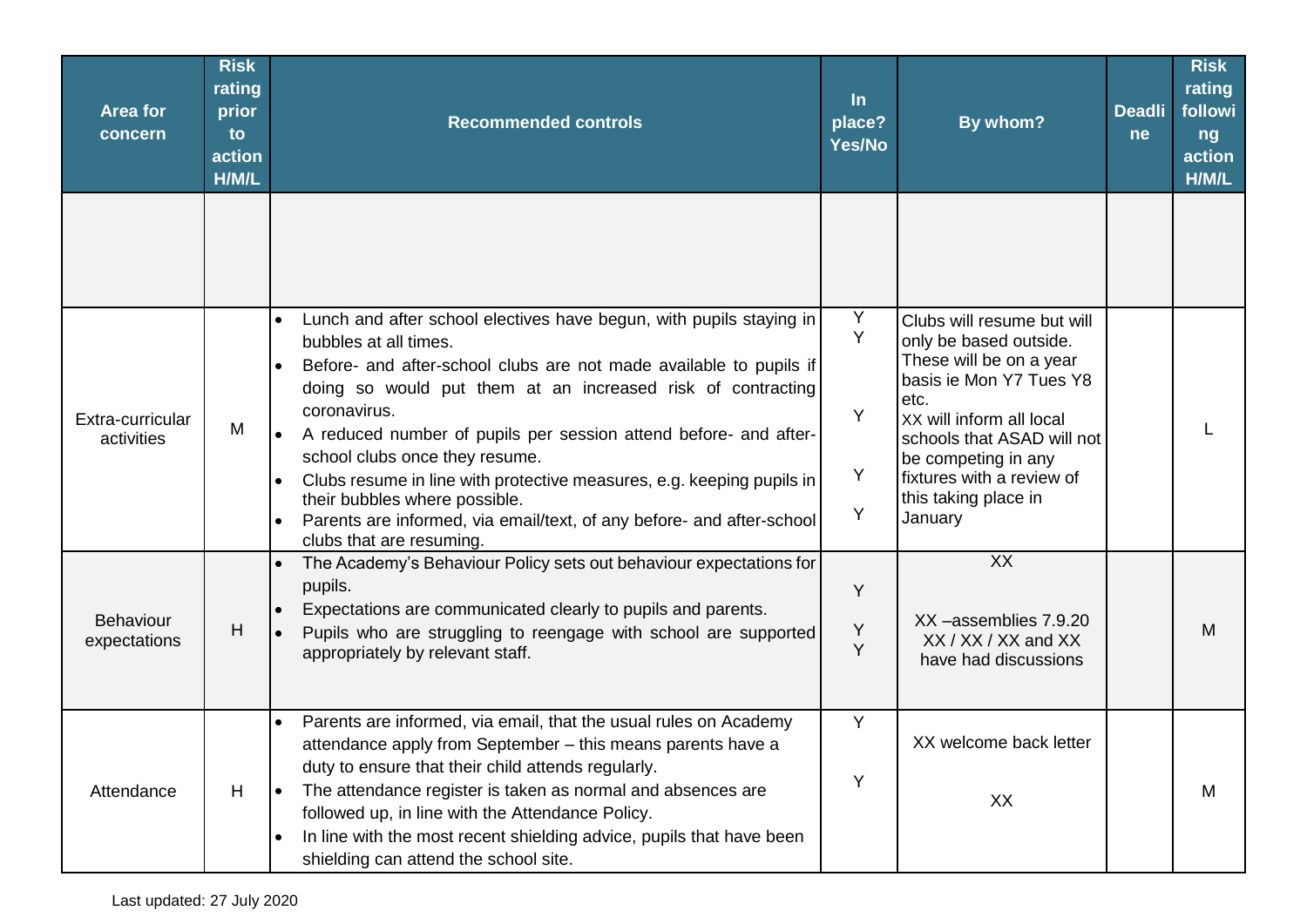| <b>Area for</b><br>concern | <b>Risk</b><br>rating<br>prior<br>to<br>action<br>H/M/L | <b>Recommended controls</b>                                                                                                                                                                                                                                                                                                                                                                                                                                                                                                                                                                                                                                                                                                                                                                                                                                                  | $\ln$<br>place?<br>Yes/No | By whom?                                                                                                         | <b>Deadli</b><br>ne | <b>Risk</b><br>rating<br>followi<br>ng<br>action<br>H/M/L |
|----------------------------|---------------------------------------------------------|------------------------------------------------------------------------------------------------------------------------------------------------------------------------------------------------------------------------------------------------------------------------------------------------------------------------------------------------------------------------------------------------------------------------------------------------------------------------------------------------------------------------------------------------------------------------------------------------------------------------------------------------------------------------------------------------------------------------------------------------------------------------------------------------------------------------------------------------------------------------------|---------------------------|------------------------------------------------------------------------------------------------------------------|---------------------|-----------------------------------------------------------|
|                            |                                                         | Where a pupil is unable to attend the site because they are<br>complying with clinical and/or public health advice, they are offered<br>access to remote education immediately.<br>Where a pupil is unable to attend the Academy due to their parents<br>following clinical and/or public health advice, their non-attendance<br>is not penalised.<br>Any concerns from parents and pupils about being on school site<br>are discussed between appropriate individuals.<br>Pupils who are reluctant or anxious to return to school are identified<br>and relevant staff members develop plans to reengage these<br>pupils.<br>The Academy uses additional catch-up funding, as well as existing<br>pastoral and support services, resources and funding, to put in place<br>measures for those families who need additional support to secure<br>pupils' regular attendance. | Y<br>Υ<br>Y<br>Y          | XX/XX<br>XX<br>XX / XX / XX some<br>concerns already<br>discussed<br>Discussions have taken<br>place<br>XX/XX/XX |                     |                                                           |
| Uniform                    | M                                                       | Full uniform is to be worn by pupils during normal school opening.<br>Expectations of uniform are communicated to pupils and parents.                                                                                                                                                                                                                                                                                                                                                                                                                                                                                                                                                                                                                                                                                                                                        |                           | XX / XX -uniform to be<br>worn                                                                                   |                     | L                                                         |
| Emergencies                | M                                                       | All pupils' emergency contact details are up to date, including<br>alternative emergency contact details, where required.<br>Pupils' parents are contacted as soon as possible in the event of an<br>emergency.<br>Pupils' alternative contacts are called where their primary emergency<br>contact cannot be contacted.<br>The school has an up to date First Aid Policy in place which outlines<br>the management of medical emergencies - medical emergencies<br>are managed in line with the policy.                                                                                                                                                                                                                                                                                                                                                                     |                           | XX and Admin team<br>XX                                                                                          |                     | M                                                         |